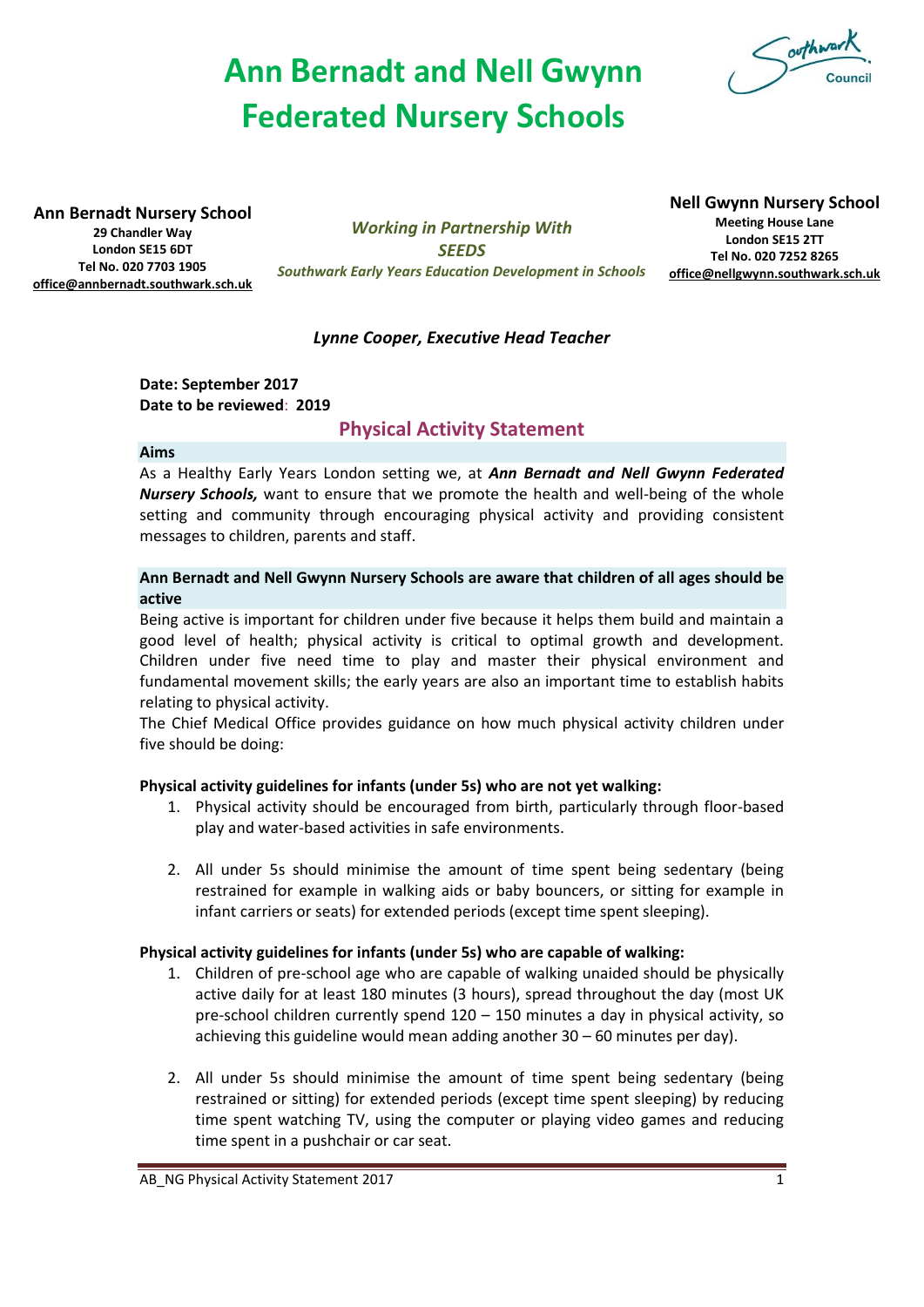#### **Physical activity programme**

Our planning for both indoor and outdoor physical activities is based on the Early Years Foundation Stage. The school provides a stimulating environment with access to a range of equipment that can be arranged by the children in a variety of situations to maximise engagement.

For children who cannot walk we plan opportunities for them to move freely on their tummy or back or bottom for example: treasure basket to encourage children to reach/grasp, tummy time activities, out-door soft play area. For children who are capable of walking, we provide free space to play imaginatively either inside or outside.

We provide equipment to facilitate play, e.g. balls, streamers, cardboard boxes, climbing apparatus and lead activities that encourage movement, e.g. : action songs or parachutes games.

#### **Ann Bernadt and Nell Gwynn Nursery Schools have a supportive environment**

We endeavour to provide an environment, which promotes physical activity throughout each day including travel to and from our setting. We ensure that the outside environment is stimulating and accessible from the moment the children come into the setting so providing continuous free flow play. Both schools provide Forest School provision for children providing further opportunities for children to grow in appreciation of the outdoor environment.

#### **Ann Bernadt and Nell Gwynn Nursery Schools are thinking sensibly about health and safety**

We are aware that in order for children to learn about managing risks associated with physical activity, we need to offer stimulating and challenging environments; through these environments children are supported to explore and develop their own abilities and understanding. Alongside this we aim to manage the level of risk so that children are not exposed to unacceptable dangers. We conduct risk assessments and establish suitable arrangements for off-site visits to encourage children and their families to participate in the range of physical activities on offer within the local community.

## **Ann Bernadt and Nell Gwynn Nursery Schools minimise the amount of time children spend being sedentary for extended periods (except time sleeping)**

In the Early Years spending time sedentary limits the opportunities that children have to move. Sedentary behaviour is any activity with low energy expenditure that takes place while sitting or lying down. We avoid using restraining equipment for long periods of time. Children are only required to sit when eating. We interact continually with every child to encourage movement.

#### **Ann Bernadt and Nell Gwynn Nursery Schools provide suitable physical activities for all**

All our children, including those with special educational needs and disabilities (SEND) are entitled to a comprehensive programme of physical activity opportunities which allows everyone to improve their skills of co-ordination, manipulation, control and movement and to develop positive attitudes towards physical activities including sports. Our provision is also fully inclusive of children from different cultures and religions. All staff are aware of the